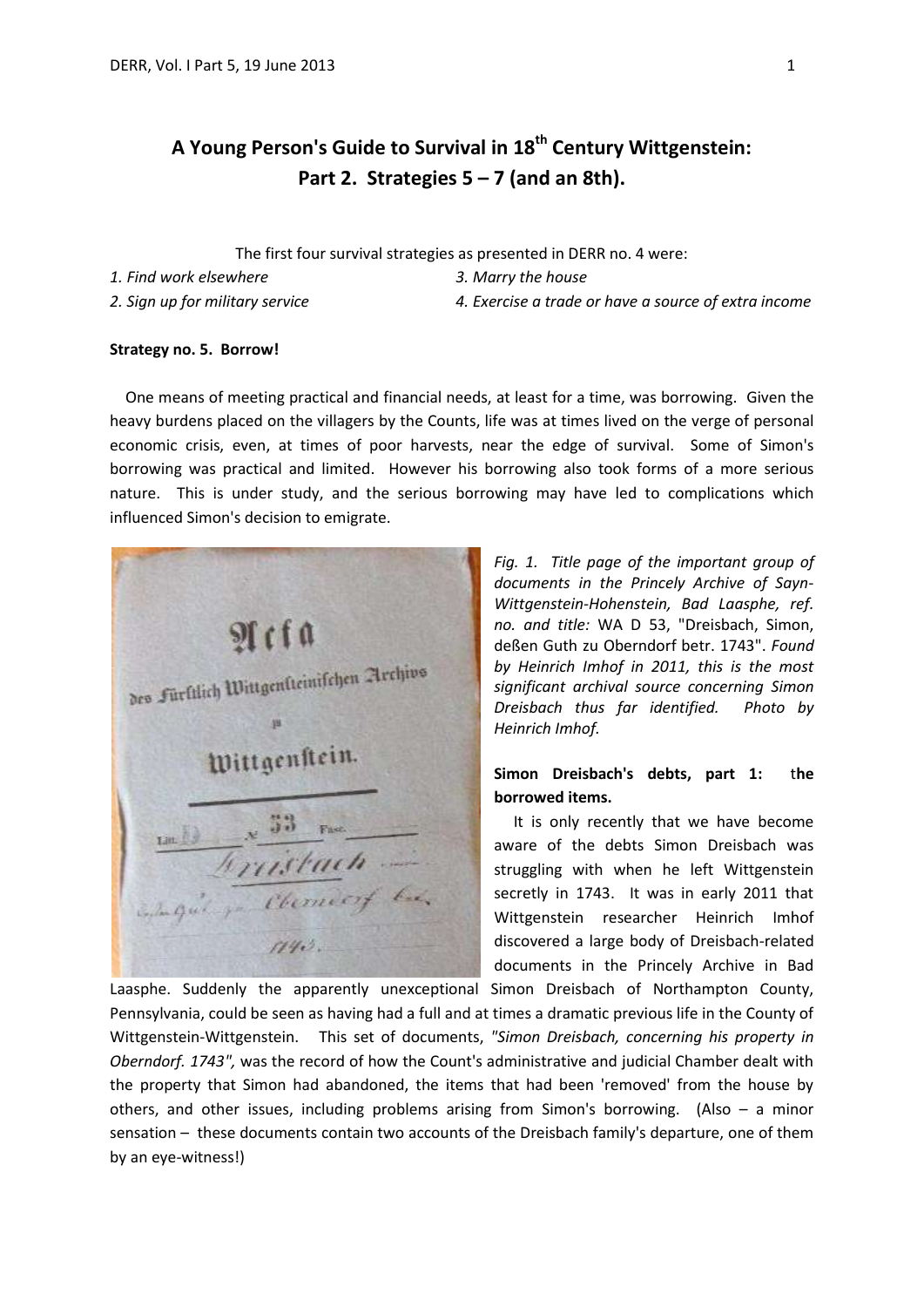The sheriff *(Schultheiss)* sent to investigate the situation some weeks after the Dreisbachs' departure, made a detailed report of the objects that had been illegally removed from Simon's abandoned house and hidden in another part of Oberndorf. Here were also found four items Simon had borrowed but had not returned before leaving. All were of a practical nature. The sheriff noted these borrowed items in his report, along with the lenders:

- one grain sieve, lent by Christ Wied of Oberndorf
- one musket barrel, lent by the same Christ Wied (to be commented on in DERR #6.)
- a rat trap, lent by Jacob Wunderlich of nearby Rüppershausen
- two used iron stove plates, belonging to a stove lent by Johannes Wunderlich of Volkholz.

 The sieve and the trap would have been small items to which Simon, preparing for the most decisive journey of his life, probably gave no notice. The value of the gun barrel was perhaps in a middle range. The stove plates, and indeed the rest of the iron stove, would have been another matter, cost-wise. This could have been an upright, free-standing stove radiating heat to the room and also producing hot air that could reach an upstairs room through an opening in the ceiling. Many stoves had metal plates that were cast with skillful decorations in relief.



*Fig. 2. Stove plates in the collection of the Erndtebrück Heimatmuseum. Many more stove plates have survived than the stoves they ornamented, as many of them are handsomely decorated in medium to high relief. This is only a small part of the Heimat-museum's collection. Detail of a photo by Marcia Dreisbach Falconer.*

It has emerged in the documents of WA D 53, that Simon had 'helpers' at his house the night he and his family left. What his instructions to them were, and what happened in the weeks when the house stood empty, is not clear. In any event a great many items were removed by certain villagers from what had been Simon's house. All of the items Simon had borrowed were eventually returned to their owners by order of the authorities.

 In contrast to this mainly small-scale borrowing, there was a substantial debt that Simon had contracted earlier, and that would weigh on him for years to come.

# **Simon Dreisbach's debts, part 2. A sizeable debt – in a tight situation.**

 The documents in *WA D 53* provide information on transactions of a more crucial sort than the borrowed objects just mentioned. In the records we find a series of complaints and judicial decisions occasioned by financial transactions Simon had made in 1737 and later, and that were still unsettled when he emigrated in 1743.

 Simon's borrowing in 1737 involved a debt to two men who lived in Wilden in Nassau-Siegen. It was a shared debt, 42 Reichstaler in total, of which Simon's was the lion's share, 31 Reichstaler and 5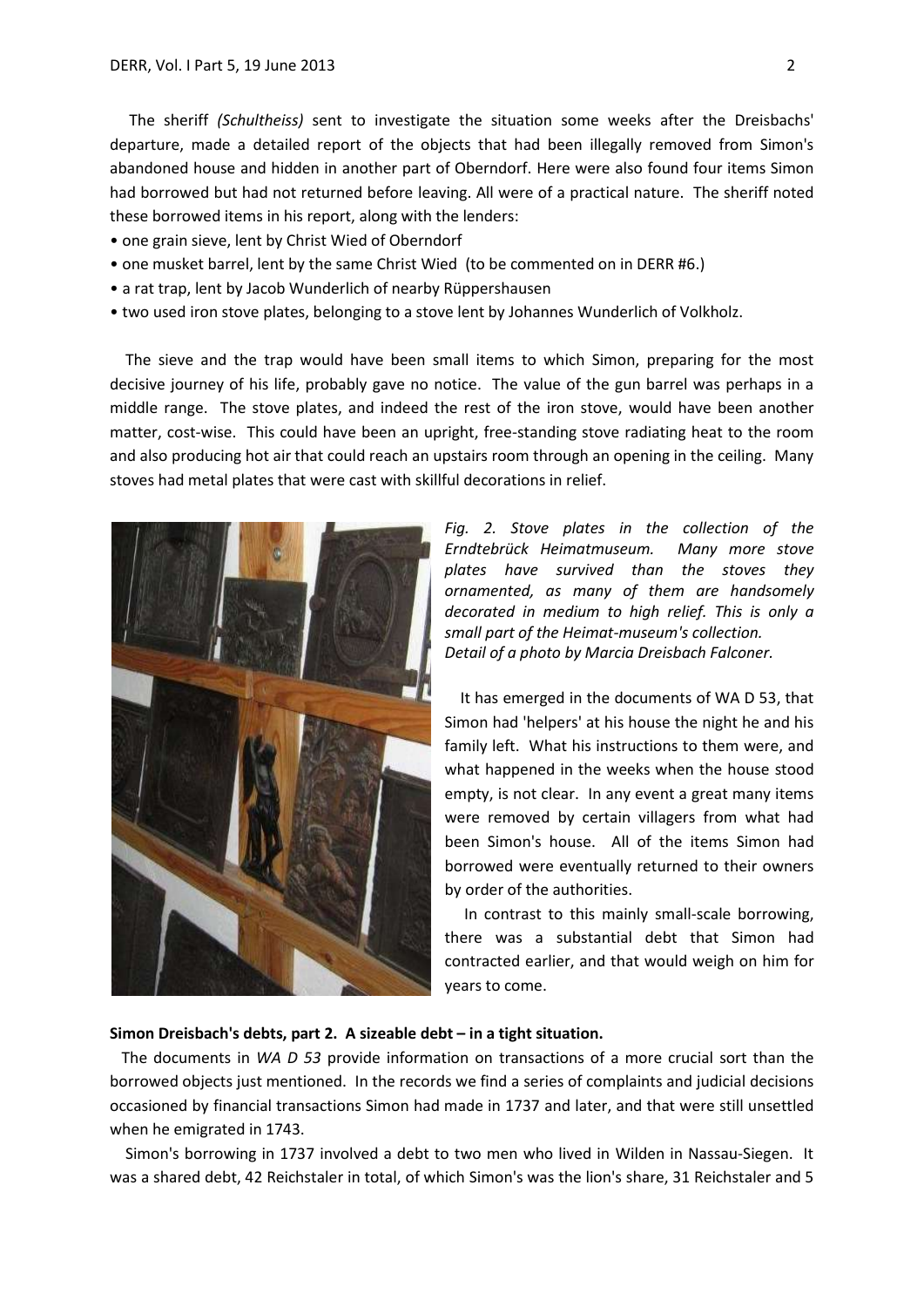Albus, while another Oberndorf man, Herman Marx, owed the remainder. Simon's maternal uncle, Johan Jost Sassmannshausen, served as guarantor, and the document confirming this, drawn up by a notary, still exists in the Princely Archive in Bad Laasphe. Being a guarantor for the two debtors was perhaps an act of mercy on Sassmannshausen's part, for Simon and Marx state at the outset in the document that their arrangement with him was made *"in unßern höchsten nöthen"* (in our greatest need/distress).<sup>1</sup> What was Simon's and Marx's "great distress" of 1737? How was it related to their debt and their need for a guarantor? A partial answer will be sought in a later DERR.

 The years passed, the two men from Wilden wanted satisfaction, and the Sassmannshausen uncle found himself in the middle. He made an official complaint in 1742, and the Count's Chamber ruled that Simon must pay his debts.<sup>2</sup> The case then became complicated by tax issues connected with the pieces of hereditary land used by Simon as a bond, but which were only his in part, being shared by others. After Simon's departure this tax aspect was taken up in earnest by the authorities, and a list of fourteen tracts was established, showing each tract's ownership or shared ownership.

s

*Fig. 3. A 1743 tally sheet of the amounts owed by emigrant Simon Dreisbach, drawn up after he had left. The total owed is a quite considerable 69 Reichstaler and nine Albus, on fourteen scattered tracts of land. On the reverse are the locations, names of persons associated with the tracts, etc. The heading says "Dreisbach's part in the assessed pieces (of land)". From Appendix 7 to the proceedings of 10 September 1743, in WA D 53. Photographed by Marcia Dreisbach Falconer in the Princely Archive of Sayn-Wittgenstein-Hohenstein, Bad Laasphe.* 

 These pieces of hereditary land were in private ownership, and were taxed as such by the Count. It appears that Simon's mother and her two Sassmannshausen brothers had inherited considerable hereditary land from their father, master carpenter Johannes Sassmannshausen, whom we met in DERR no. 4. After her death, Simon and his two brothers became heirs to their mother's third of the hereditary parcels. The story of these land issues and how Simon tried to keep financially afloat, is only beginning to be understood. After Simon's departure, the property disputes continued to be

1

 $<sup>1</sup>$  This document, dated 2 October 1737, is an unnumbered addendum to the deliberations of Count Friedrich's</sup> *Kammer* (administrative and judicial chamber) preserved in *WA D 53*, and was probably brought forward in the course of the proceedings of 10 Sept. 1743, four months after Simon's departure for PA.

<sup>2</sup> From further addenda to the Chamber's proceedings of 10 Sept. 1743 in *WA D* 53: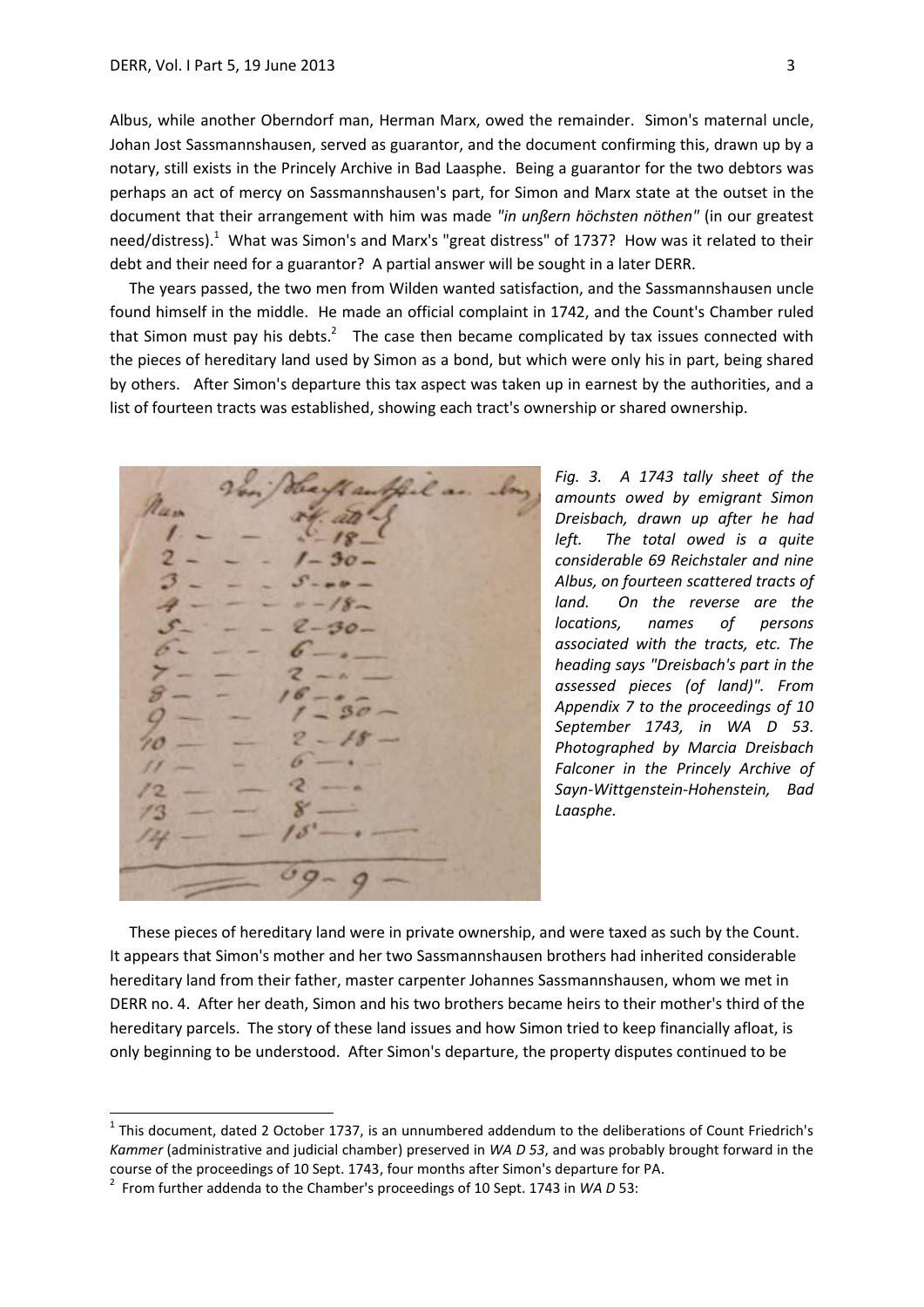contested in the Count Friedrich's Chamber for several years. They had no repercussions for Simon, however, who was by then dealing with new challenges in Pennsylvania.

 How shall we rate borrowing as a survival tactic? In Simon Dreisbach's case it led not to a lighter load but to more burdens, burdens that were increased in connection with Strategy no. 7.

#### **Strategy no. 6. Improving one's circumstances, by means fair or foul.**

 In this strategy we shall look at certain methods – necessary, 'creative', or even less-than-legal, that were employed by some to have a roof above their heads, by others to augment their income, and by many to embellish the objects of everyday life. Most basic of all was meeting the need to have a place to live.

### **Finding a place to live**

1

 In the early 1700's the scarcity of housing was a growing problem. Families were generally large, and housing was limited. Even if one had the means, it was not possible to buy the necessary land, for the principal land owner was the Count, and most of the land was 'locked into place', as it were. Where could a young family live? The immediate solution was, of course, to live with parents or a relative. The technical term for anyone doing so, was to be a *Beisitzer*. It was also possible to live in a separate house on someone else's land, becoming thereby a "behoused" *Beisitzer.* These were strategies used by many, for shorter or longer periods of time.

#### **Questionable tactics: recruiters' helpers, and the Feudingen 'counterfeiters'**

Among those using some of the less ethical strategies, there were a few local individuals, even two women, who helped the Prussian recruiters capture unsuspecting young men.<sup>3</sup> There were also highway robbers, often violent and ruthless, but they were not likely to be local people.

 There were, further, those who tried to engage in counterfeiting. The existence of this small network was discovered by Heinrich Imhof in the Princely Archive in Bad Laasphe in the early months of 2013.<sup>4</sup> The village of Feudingen was the center of this activity, but there were associates elsewhere, such as an elderly, well-off teamster in the village of Grossenbach (we shall meet him again in the next strategy). It seems no one in this loose group was an expert at producing coins that looked authentic, despite attempts at experimenting in their various houses. Simon Dreisbach was even said to have installed a hidden workshop in his house in Oberndorf.<sup>5</sup>

 The documents that Heinrich Imhof discovered in the Princely Archive give no evidence of any extensive professional 'underworld' in Wittgenstein. Counterfeiting was not a profitable way of life, and we may ask if there was more to this activity than an attempt to make easy money. In later DERRs we shall discuss extensive archival research indicating that throughout the 1700's there was continual resistance, both passive and active, against the injustices imposed on the villagers by the Counts and their administrators. The counterfeiting in question here, apart from a hope for gain, was perhaps felt to be justified as an act of insubordination. At least two of those involved in the counterfeiting activities were owed money by the Count but had little or no hope of redress.

<sup>3</sup> Information mentioned in the case against Johann Adam Milchsack, in WA P 464, pp. 66a and 68a-68b, in the Princely Archive, Bad Laasphe.

<sup>4</sup> The relevant documents in the Princely Archive are WA *P 464* and *WA D 14*, for the period 1735-1740.

<sup>&</sup>lt;sup>5</sup> From the interrogation of Johann Adam Milchsack as found in WA P 464, p. 72a.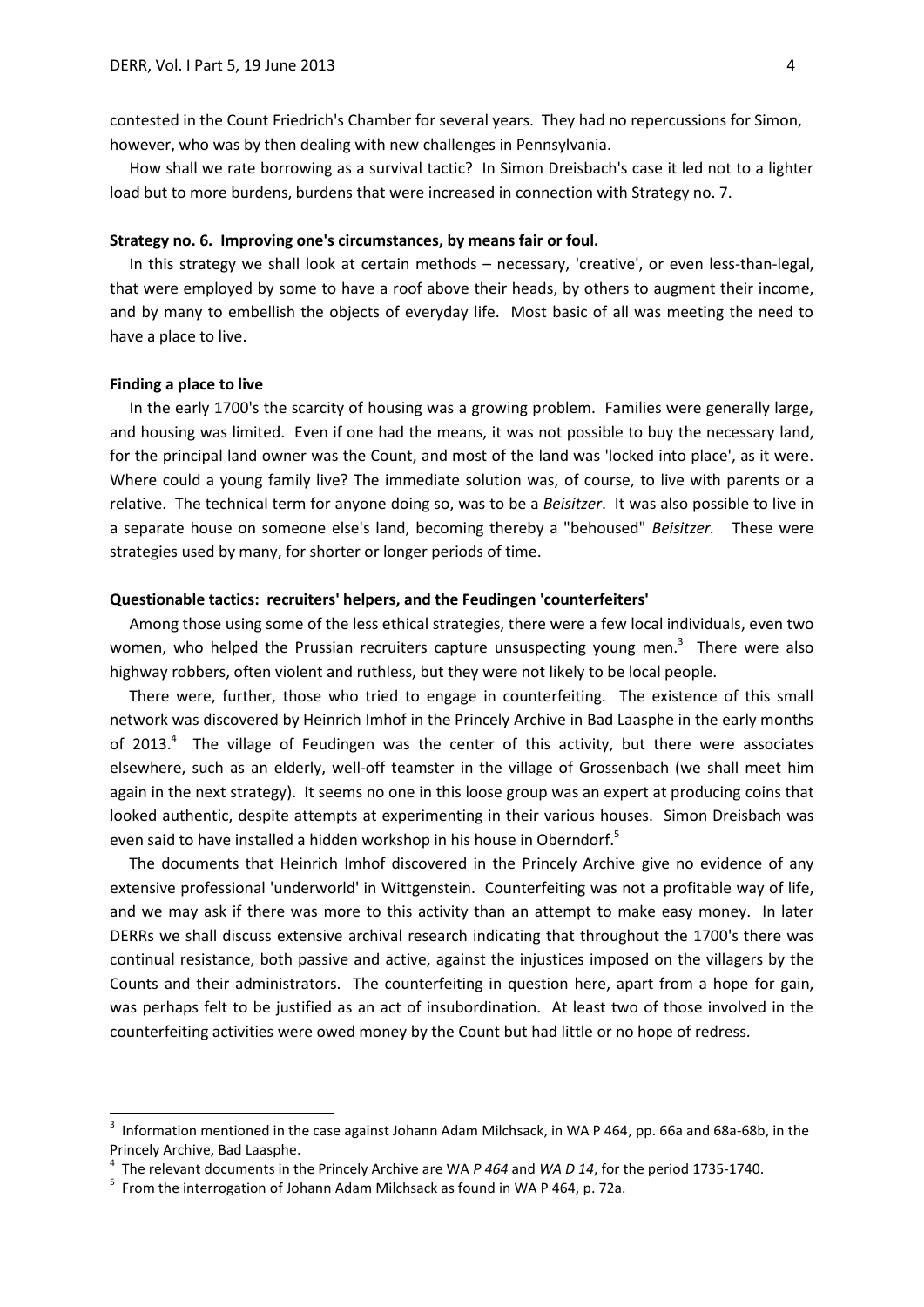

*of the Wittgensteiner Heimatverein. Dreisbach Falconer.*



*Fig. 4. Die "Gasse" (the Street) in Feudingen, Fig. 5. This photo of "De Gasse" taken in 2012* as sketched by Helmut Richter at some time shows little change in the historic center of Feud*prior to 1975. Reproduced with the permission ingen after almost four decades. Photo, Marcia* 

### **Embellishing one's surroundings**

 The half-timbered houses we can see in Figures 4 and 5, so characteristic of the two Wittgensteins and neighboring regions, will show the pleasing variety of this ancient style of building. As in many so-called traditional societies, the ornamentation of daily surroundings, from stoneware jugs to fourstorey facades, was a source of personal pride and of visual pleasure. The styles and patterns in traditional dress, as well as the shape and decoration of tools and receptacles for use in house and barn, gave expression to both that which was accepted (and therefore 'right'), and that which was creative (and therefore unique and special).

 One of the most widespread creative activities was working in wood. In this forested environment the 'winter whittlers' were legion, and the items they produced while passing the colder months indoors continue to delight us. An example of the woodworkers' mastery is the carved and painted chest in Fig. 6, from the village of Balde, the earliest known place of Dreisbach residence in Wittgenstein. There were intricately carved wooden yokes for oxen, and a variety of other decorated items, not only in wood – floral designs on earthenware dishes, fanciful metal door hinges and many other expressions of creativity. If such things are not strategies for survival in the strictest sense, they are definitely a means of making a restricted and toilsome life more bearable.

 Have any such items survived among Dreisbach descendants in North America? There is at least one – an intricately carved  $18<sup>th</sup>$  century pipe brought over by a later Dreisbach arrival, "Oscar" Christian August Dreisbach (1864-1936), which will be presented in a later DERR.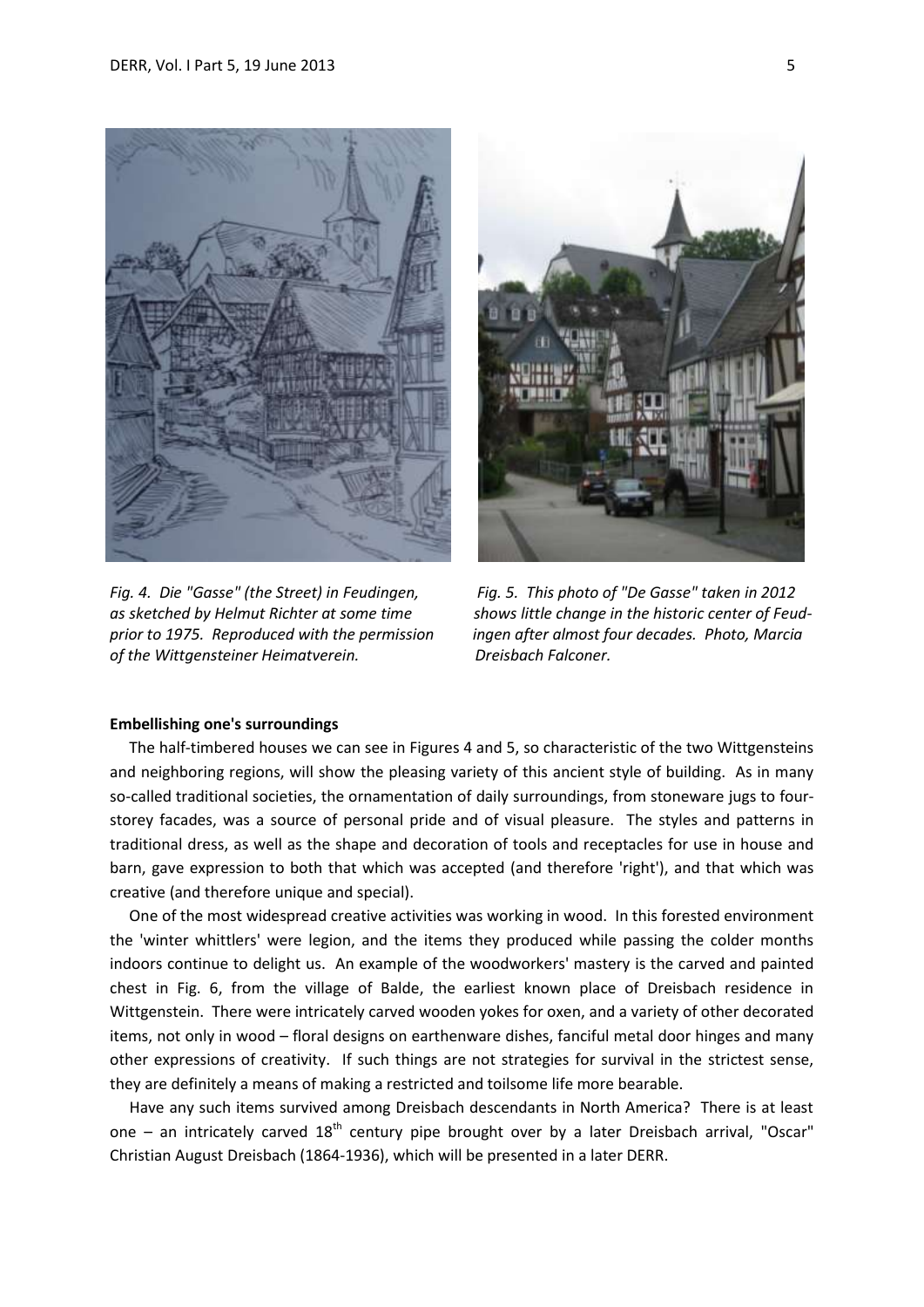

*Fig. 6. Traditional chest from Balde with recessed carving.<sup>6</sup>*

#### **Strategy no. 7. Enjoy life while you can.**

*.*

**.** 

 After the Reformation, and particularly after about 1580 when Calvinism, with the Heidelberg Confession, was imposed as the faith to be followed by the Wittgenstein populace, the authorities tried to legislate against some of the ancient customs and practices, and also pleasures such as dancing to music and excessive feasting. The annual markets, however, were quite a different matter, as they were both an economic boost and a social occasion. Twice a year markets were held in Berleburg, and four times a year in Laasphe, and these were major events, often with fifty or more vendors. Tradesmen and artisans from outside the territory, normally forbidden to sell their wares in Wittgenstein, could for a fee set up a stall or offer their goods from a wagon or cart or from a laden horse or donkey, and they attracted many potential buyers. There was a kaleidoscope of wares – foodstuffs of all kinds, livestock, leather goods, cloth, apparel from hats to stockings and shoes, pots and pans, nails and tools, baskets and sieves. There was also revelry with drinking, flirting and brawls. There were smaller local markets as well. All in all, markets were a recurring and welcome occasion for novelty and distraction.<sup>7</sup> There were of course other diversions closer to home.

 There were taverns, not only in the two major towns of Laasphe and Berleburg, but even in large villages such as Feudingen. There were also the 'spinning room' evenings in the winter months, shifting from house to house, where the girls came with their flax and spinning-wheels, and young men came to participate in the singing and merriment.<sup>8</sup> However, the most basic, traditional and even monumental occasions for excessive eating and drinking were the gatherings that followed the rites of baptism and burial, events that were seen as involving the whole community.

 $^6$  Drawing by Helmut Richter, reproduced with the permission of the Wittgensteiner Heimatverein e. V.

<sup>7</sup> From Eberhard Bauer, "Vom Leben in der Stadt im 18. Jahrhundert", pp. 95ff, in *Wittgenstein, vol II*, ed. Fritz Krämer, Arbeitsausschusses Heimatbuch, Balve i.W., no date.

<sup>8</sup> From "Die Spinnstube", an article by Adolf Claudi, pp. 655-668, in *Wittgenstein III,* ed. Gerhard Hippenstiel and Werner Wied, Verlagsgemeinschaft Wittgenstein Buchhändler, 1984.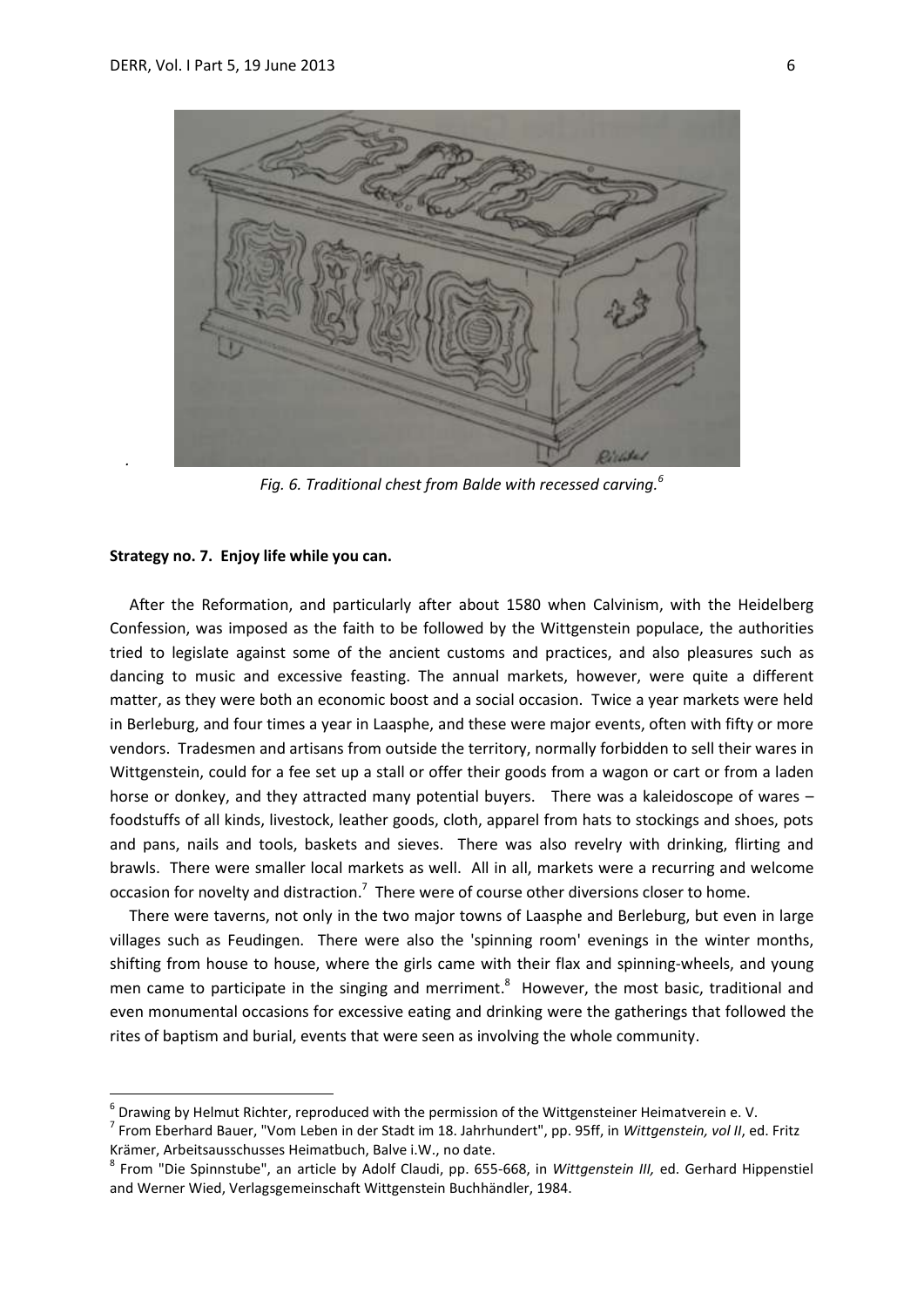#### **Christenings**

 We know the approximate number and names of the baptismal sponsors at the christenings of the children of **Simon and Maria Katharina Dreisbach**. The sponsors were quite numerous indicating that, as was the custom, the ensuing festivities were extensive, and expensive.

There were probably five baptismal sponsors for firstborn **Jost's** christening on 18 September 1721. There were also probably five for **Adam**, christened on 7 Nov. 1722.

There were at least five for **Maria Katharina** on 15 Oct. 1724. (She died thirteen months later.) There were four for **Alexander** on 4 Dec. 1725. (He died at 5½ in 1731.)

There were at least six for **Elisabeth's** christening on 15 Feb. 1729. (She died in 1731, 1½ months after Alexander.)

There were probably five for **Simon Jr.** on 24 Jan. 1730. (Uncertain; the page is damaged.) There were at least six for **Georg Wilhelm** on 14 June 1733. (See Fig. 7.)

There were only two for **Johannes** on 6 Feb. 1735, perhaps owing to some special circumstance. There were probably six for **Anna Katharina**, the last to be born, christened on 4 May 1738.



*Fig. 7. The Feudingen church's baptismal record of 22 June 1733 for George Wilhelm Dreißbach, with sponsors George Wahl, George Müßen, Mannus Bald, Susanna wife of Johann Curt Henck, Maria Christiana wife of Mannus Keller, and Christina daughter of Wilhelm Schmidt. They came from the following places, respectively: Erndtebrück, Zinse, Oberndorf, Sassmannshausen, Stünzel and Zinse, (p. 334, 6 th entry.).*

 With so many sponsors, along with numerous relatives, neighbors and indeed the entire village, the eating and drinking which followed baptisms could, while enhancing the family's social standing, be economically crippling. According to Wittgenstein historian Ulf Lückel, this feasting often continued for three days, and many host families went into deep debt occasioned by christenings or funerals.<sup>9</sup> The northern and southern counts both issued strict rules concerning christening excesses, in part to save the villagers from themselves, but social practices surrounding christenings were hard to change, even when infractions of the rules were stiffly fined.

**.** 

 $^9$  Dr. Lückel's communication of 15 February 2012.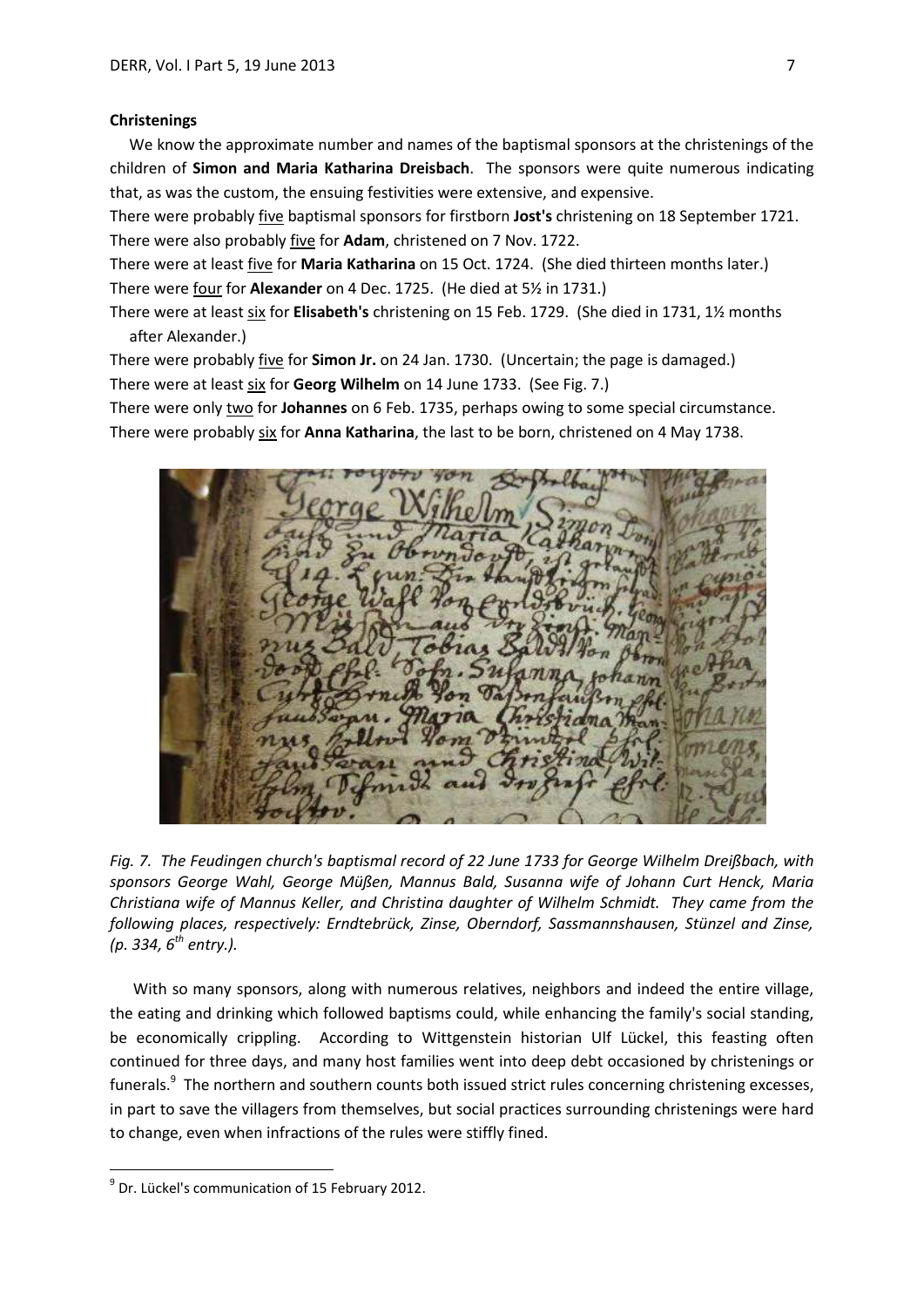Wedding celebrations were also costly, though their guest lists were limited to invited persons. There were no weddings celebrated in the Simon Dreisbach family while still in Wittgenstein, but there were the deaths of three young children, as seen above. After these deaths there were surely visits of condolence and the required refreshments, but it is not likely that Simon was expected to host the lengthy wakes or huge funeral repasts associated with the passing of adult villagers. That being said, Simon's household nevertheless did have to bear the costs associated with nine christenings.



*Fig. 8. The main room in the house "Stracks" in Grossenbach. Drawing by Helmut Richter.<sup>10</sup>*

 Community-wide celebrations apart, we have seen that many aspects of life in Wittgenstein were burdensome and harsh. As an antidote to such gloom, consider Figure 8, for here is a spacious and comfortable room that would be well suited for holding merry spinning room evenings, or for a village baptism when the weather forbade taking a newborn to the church.

 This interior is from the house begun around 1700 in Grossenbach by Leonhard Franck (1669- 1736). It probably reflects his growing prosperity. Franck was a teamster or carter, taking loads of locally produced charcoal to the iron works in Siegen and elsewhere, and was thus one of the few villagers who had an income in cash. This did not prevent him from trying his hand at counterfeiting in the last years of his life.<sup>11</sup> Instead of uncertain profit, Franck was perhaps seeking the pleasure of revenge: for years he had been trying in vain to get redress from the Count for a piece of land that had been summarily confiscated in  $1727<sup>12</sup>$  Did the younger and poorer Simon Dreisbach have a similar motive? That is not certain. The reasons for his attempts at counterfeiting may be more complex, though they surely included the hope of financial gain. His participation in this doubtful activity is under study, and will remain for the present listed under Strategy no. 6.

 $\frac{1}{10}$ Reproduced with the permission of the Wittgensteiner Heimatverein e. V.

 $11$  From the set of documents WA D 14 in the Princely Archive in Bad Laasphe, to be discussed in a later DERR.

<sup>12</sup> Explained in detail in Werner Wied, *Die Feudinger Höfe*, Ortsheimatverein "Auf den Höfen", Bad Laasphe-Rückershausen, 1991, p. 363.